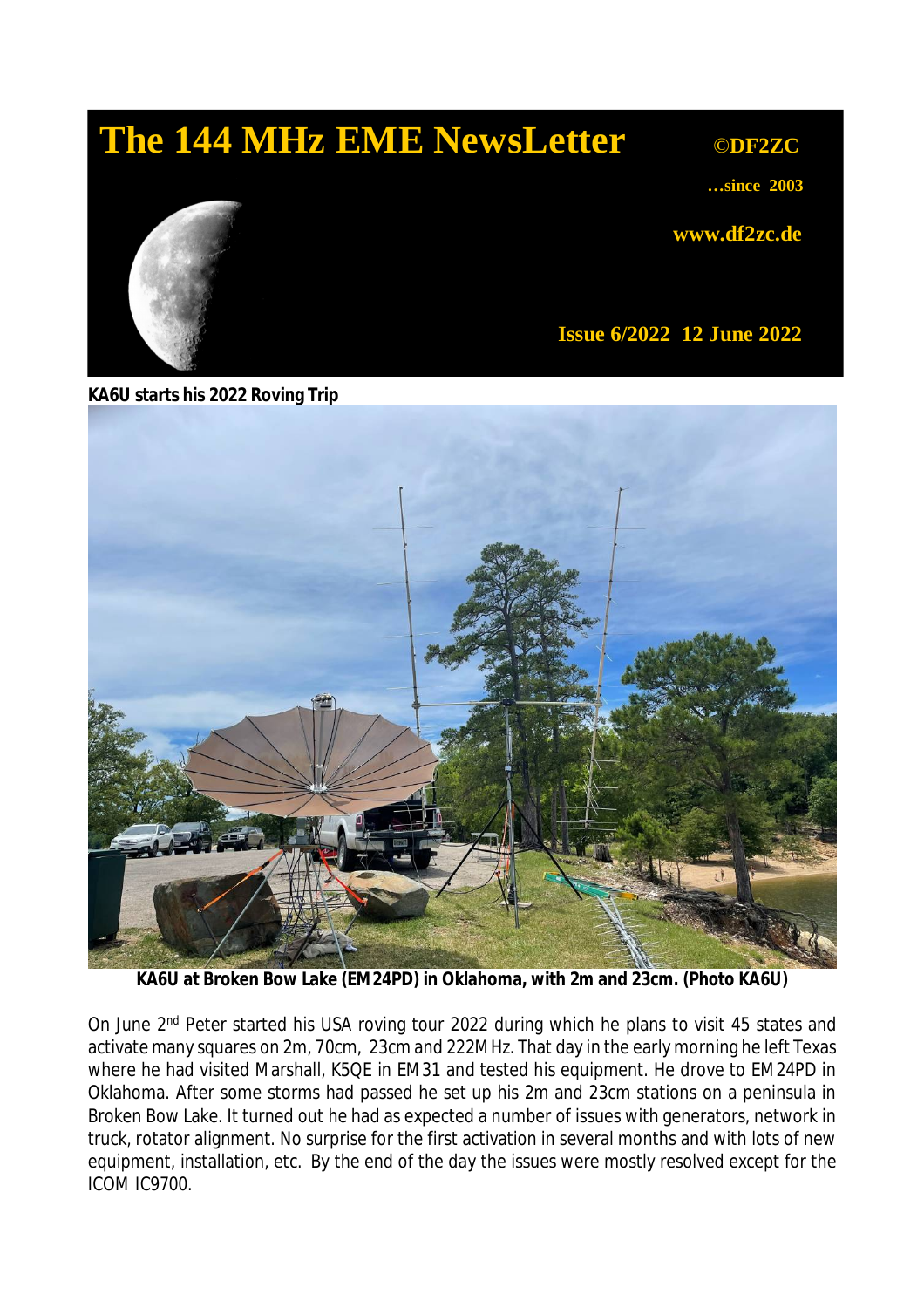Apparently the IC9700 does not work reliably in his portable station. The USB interface is very sensitive to RFI. This caused the waterfall update to randomly fail. In an attempt to rectify this Peter replaced the rig control with a CI-V cable because the 9700 rig control is even more sensitive than the audio. At least 20 times on June 3rd the IC9700 audio failed which prevented decodes. The transceiver seems ok for use in a home shack but not for portable operations, at least in a high power environment with multiple stations. So Peter removed it and went back to the ICOM IC705.

\_\_\_\_\_\_\_\_\_\_\_\_\_\_\_\_\_\_\_\_\_\_\_\_\_\_\_\_\_\_\_\_\_\_\_\_\_\_\_\_\_\_\_\_\_\_\_\_\_\_\_\_\_\_\_\_\_\_\_\_\_\_\_\_\_\_\_\_\_\_\_\_\_\_\_\_\_\_\_\_

Over the two days in Oklahoma on the lake, KA6U had many visitors interested in the station. At least 30 people stopped by. The park staff were happy to have Peter there and said he could come back anytime.

From Broken Bow Lake Peter then continued his journey to EM34. Early UTC on June 4th he arrived at Nashville. No, not in Tennessee but in Arkansas though country music sure is very popular there as well. He was confronted with some problems at the selected QTH which was not suitable. So he had to had to search for a backup location. Luckily he found a good QTH and quickly set up 2m knowing half of the world was waiting and being concerned whether there were issues. So the start was a little later than expected but then all was fine.

KA6U had completely rewired the inside of the truck, removing the IC9700 and many cables/ connectors etc. The current setup supports only single band operation at a time, running two bands is currently too difficult. The 2m, 70cm and 222 stations worked perfectly, not a single glitch. Later in the trip KA6U may try two band operation again.

Conditions were very difficult on 2m with strong QSB and different H/V paths in different directions. After the QSY to 70cm things were not much different there, starting with mostly lockout conditions in US for first 90 minutes. The next moon pass on June  $5<sup>th</sup>$  was a 23cm and 70cm only one. Again Peter had many visitors also in EM34, several were new to ham radio. Sometimes people again thought he was "talking to aliens on the Moon".

Peter will probably resume operations around June 22<sup>nd</sup> when the moon declination improves again. He will post an update on his dedicated blog **ka6u.blogspot.com.** He has even expanded his plans and wants to 45 states now, only excluding CA, OR and WA in the continental US. During this trip, if you miss him for a state you need, please send an email to KA6U petervanh143@gmail.com. Because of the time available for this trip and very fast station setup/teardown, he may be able to try again if he missed you.

When Peter started planning this trip he estimated some \$3000 for diesel fuel. Given the current developments the estimate is now \$8000. One may even see \$10 per gallon prices by September. (to compare to Europe: this would equal \$2,65 per litre). If anyone would like to contribute toward the fuel cost you can use his paypal account petervanh143@gmail.com.

### **AG6EE rovering the West of the USA**

Whilst Peter KA6U was active from the South-East of the USA, Petr AG6EE was travelling the West of the States. Though mainly focussing on the 6 m band he also brought two yagis for 2 m. Every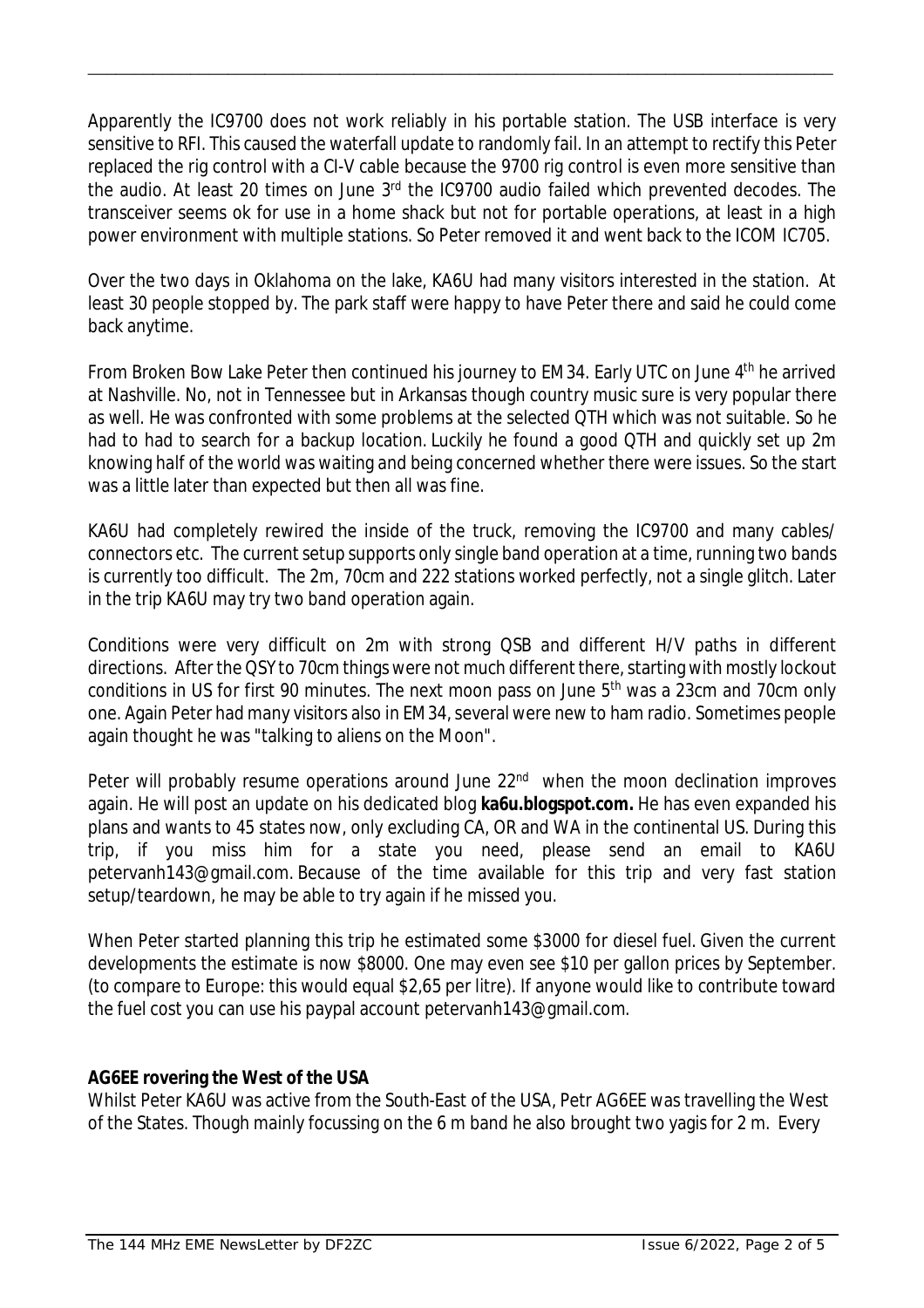

\_\_\_\_\_\_\_\_\_\_\_\_\_\_\_\_\_\_\_\_\_\_\_\_\_\_\_\_\_\_\_\_\_\_\_\_\_\_\_\_\_\_\_\_\_\_\_\_\_\_\_\_\_\_\_\_\_\_\_\_\_\_\_\_\_\_\_\_\_\_\_\_\_\_\_\_\_\_\_\_

**AG6EE always works from his car, here in DN01 on June 3rd**

now and then he made QSY to that band running 1 kW to 2 x 9/9 ele xpols. Even high winds and bad weather could not stop him. At one point in Northern Nevada strong gusts made his 2m set-up collapse and bent all vertical elements (see picture below). After he had re-erected the antennas Petr then worked hpol only – until he bent the elements back and remounted them.



His next plan with 2 m activity is July 2 nd to 4th from DM47. However, this is all subject to change as the main dangers are the high gas prices and the risk of heat waves. Last year the same time that area was at 110° F (43° C).

**Left: Just a handful of bent elements after high winds. This can happen without prior warnings when you are in the dessert. Also plain sky lightnings can occur.** *(Photos AG6EE)*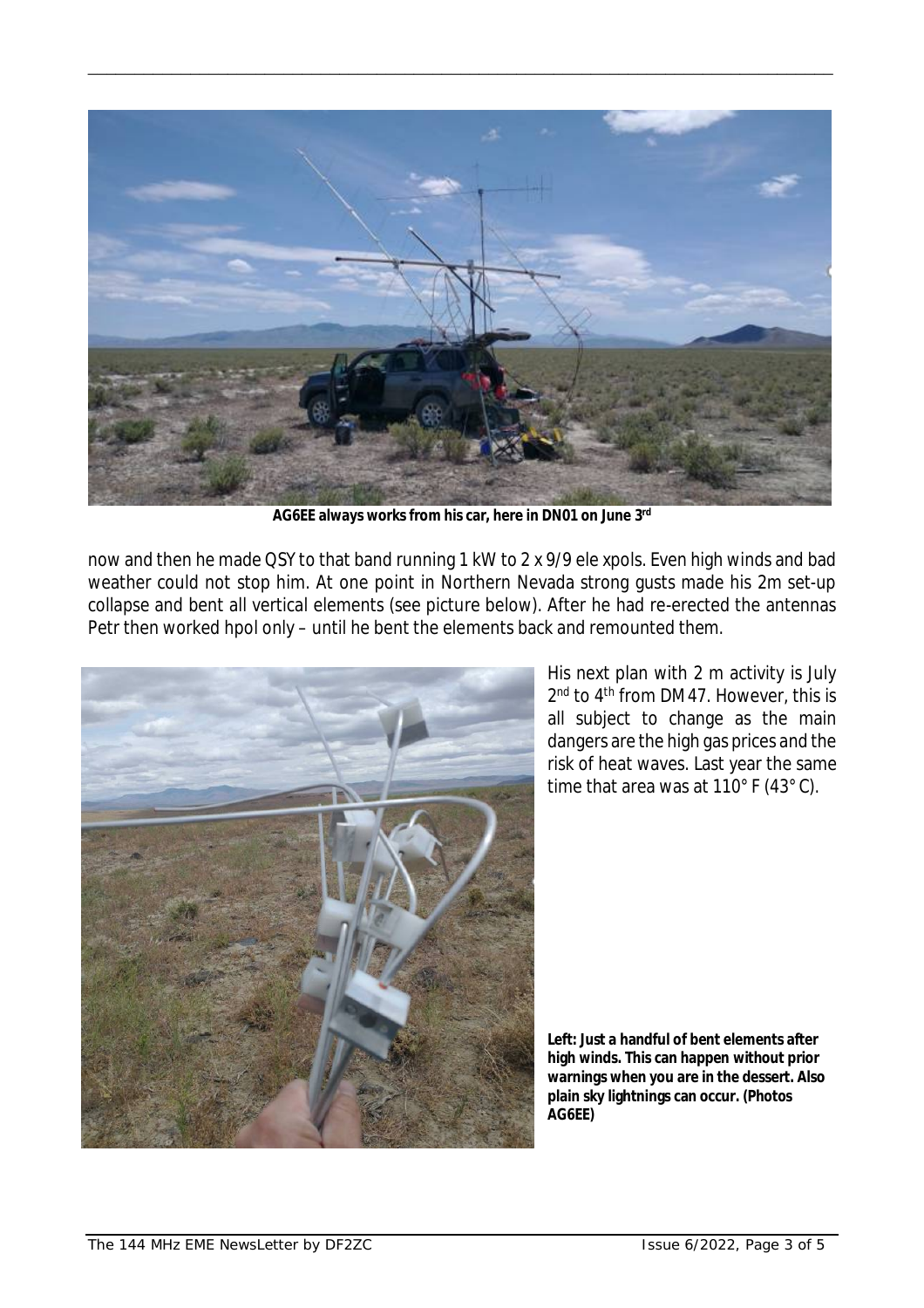## **Upcoming DXpeditions**

*For more information on current and upcoming DXpeditions please have a look at www.mmmonvhf.de from where most of the information here was gathered unless noted otherwise.*

\_\_\_\_\_\_\_\_\_\_\_\_\_\_\_\_\_\_\_\_\_\_\_\_\_\_\_\_\_\_\_\_\_\_\_\_\_\_\_\_\_\_\_\_\_\_\_\_\_\_\_\_\_\_\_\_\_\_\_\_\_\_\_\_\_\_\_\_\_\_\_\_\_\_\_\_\_\_\_\_

### **KA6U 45 States Journey**

For latest news on Peter's plans please have a look at his blog **ka6u.blogspot.com**

#### **AG6EE Rover Activities**

Petr's next plan is to be QRV from DM47 July 2-4 (6m terrestrial and limited 2m EME). However, this is subject to change and strongly depends on gas prices and weather. Last year it was 110°F (43°C) there which would make it impossible to be QRV. Please check on AG6EE's qrz.com site for updates.

#### **The 144 MHz EME NewsLetter**

is produced monthly since 2003. Copyright is by Bernd J. Mischlewski, DF2ZC.

Permission to quote or reprint material from the newsletter is granted under the condition that it is only for non-commercial, personal use.

For a permission to make commercial use send a written request to BerndDF2ZC@gmail.com

## **Time Table**

4 July The July Issue of the 144 MHz EME Newsletter ready for download.